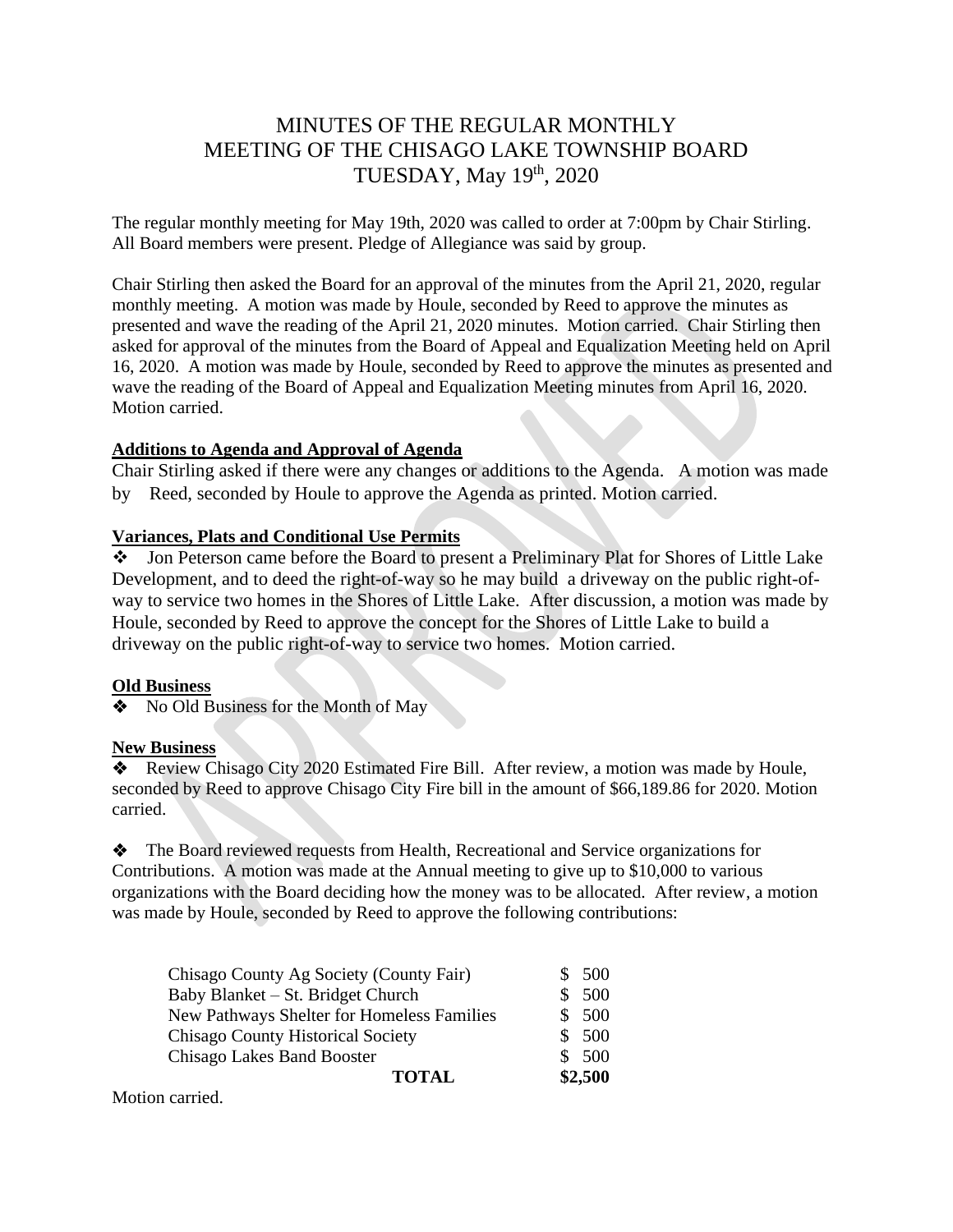Page 2 of May 2020 Minutes

Many of the organization have been suspended or canceled due the pandemic, so the Board will review again in September to see if any programs started back up.

❖ An agreement has been made and entered into between Chisago Lake Township and Steel Chick Recycling, to Contract Services for Steel Chick's to accept recycled items every 3<sup>rd</sup> Saturday of the month beginning in April through October 2020. A motion was made by Houle, seconded by Reed that Chisago Lakes Township will pay Steel Chicks \$1000 for their services in 2020. Motion carried.

. ❖ A proposal was received from Auditor Michael Pofahl, CPA, for the 2020 Township Audit not to exceed \$5,875.00 plus \$100 for processing fees. After discussion, a motion was made by Houle, seconded by Reed to approve the audit proposal from Michael Pofahl, CPA, for 2020 not to exceed \$5,875.00 plus \$100 for increased processing fees. Motion passed.

### **Road Report** – Matt Wikelius

- ❖ Matt Wikelius informed the Board of the following:
	- $\triangleright$  The maintenance department has been grading
	- $\triangleright$  Repairing a culvert on 263<sup>rd</sup> street.
	- ➢ Completed replacing street signs north of highway 8
	- ➢ Started spraying roadsides
	- $\triangleright$  Received a quote from Bjorklund's for hauling Limestone. The quote is to haul 4500 tons from Polk county quarry to 255<sup>th</sup>/Oakman, Little Lake Road/Quinlan south to County Road 37, and Lofton Lane at \$7.70/ton. After discussion, a motion was made by Houle, seconded by Reed to approve the quote from Bjorklund's for hauling limestone. Motion carried.
	- $\triangleright$  Proposed a letter to the Board to mail to the residents on 270<sup>th</sup>, Oakman, 268<sup>th</sup>, 263<sup>rd</sup> and Novak neighborhood concerning spraying. After discussion, a motion was made by Houle, seconded by Reed approving the proposed letter to be mailed to the residents on  $270<sup>th</sup>$ , Oakman, 268<sup>th</sup>, 263<sup>rd</sup> and Novak neighborhood concerning spraying. Motion carried.

### **Information for Officials**

- ❖ Clerk Peterson informed the Board of the following:
	- $\triangleright$  A total of 12 Building Permit Applications were issued in April 7 for other home improvements, 2 for new builds, and 3 for Garages
	- ➢ Have not heard if there is going to be a CCATO meeting in May, will keep you posted
	- $\triangleright$  Upcoming Hall Rentals still on hold until June 1<sup>st</sup>, 2020.
	- $\triangleright$  Election Update Clerk Peterson requested to start purchasing safety supplies for the upcoming elections. After discussion, a motion was made by Houle, seconded by Reed for Clerk Peterson to start purchasing safety supplies for the upcoming elections. Motion carried.

### **Update from Chris DuBose – 1 st District Commissioner**

❖ Commissioner reported that the 2020 CIP budget has been approved. The are updating the licensing for short term rentals, and they are revising the Solar Ordinance to include stricter setbacks, possible double row trees and a berm of some type around the Solar garden. Also, the County Board acted to abate penalties associated with late payment of property taxes through July 15, 2020.